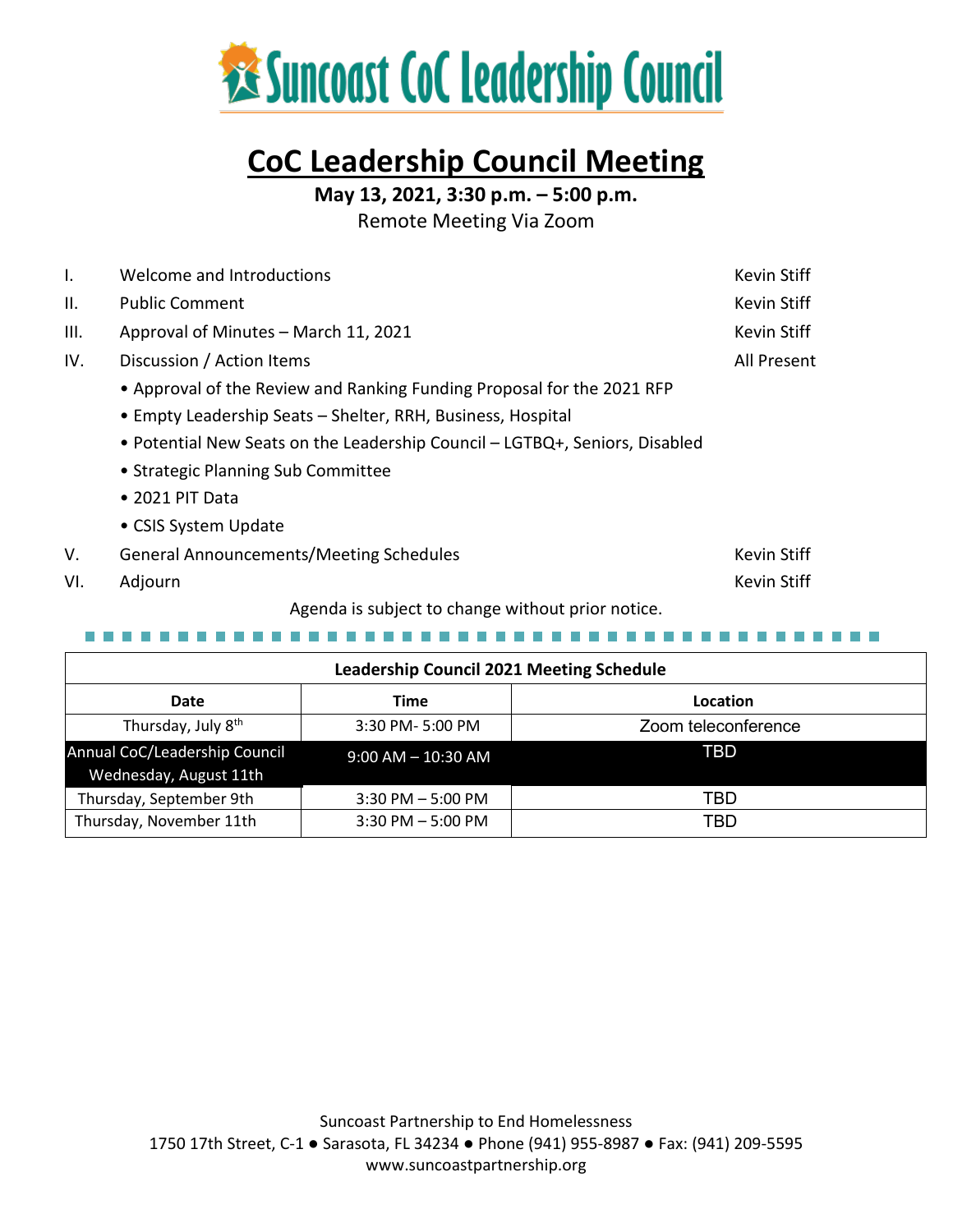

# **CoC Leadership Council Meeting Minutes**

**Date: May 13, 2021**

**Hosted Via: Zoom** 

**Attendees:**

| <b>Name</b>             | <b>Affiliation</b>                              |
|-------------------------|-------------------------------------------------|
| Cliatt, Tarnisha        | Manasota Black Chamber of Commerce              |
| Cutsinger, Ron          | Sarasota County Government                      |
| Diegert-McClean, Ginger | <b>Lived Homeless Experience</b>                |
| Eller, Scott            | Community Assisted Supportive Living (C.A.S.L.) |
| Fernandez, Lisette      | Project H.E.A.R.T.                              |
| Fiory, Myra             | Central Behavioral Health Network               |
| Gloria, Eduardo         | Catholic Charities                              |
| Harmon, Crissa          | First Step of Sarasota                          |
| Johnson, Chris          | Suncoast Partnership to End Homelessness        |
| Minor, Erin             | Harvest House                                   |
| Richardson, Lue         | <b>Neteran's Affairs</b>                        |
| Roseboro, Jane          | Centerstone                                     |
| Sakes, Dawn             | More Too Life                                   |
| Showers, Julia          | The Salvation Army Manatee                      |
| Sprinkle, Roy           | Sarasota County Schools                         |
| Stiff, Kevin            | Sarasota Law Enforcement                        |
|                         |                                                 |

**Representatives:** PJ Brooks, C.A.S.L.; Michele Matthews, Salvation Army Sarasota; Marcella Levin, Advocate

**Suncoast Partnership Staff:** Amiee Barth, Brandon Bellows, Tara Booker, Erin Brady

#### **I. Welcome and Introductions**

Attendance was taken and a quorum was certified at 3:38 p.m.

# **II. Public Comment**

There was no public comment.

# **III.** Approval of Minutes – March 11, 2021

Meeting minutes from March 11, 2021 were sent out electronically prior to this meeting. Tarnisha Cliatt made a motion to approve these minutes and Julia Showers provided a second, with no discussion the minutes passed unanimously.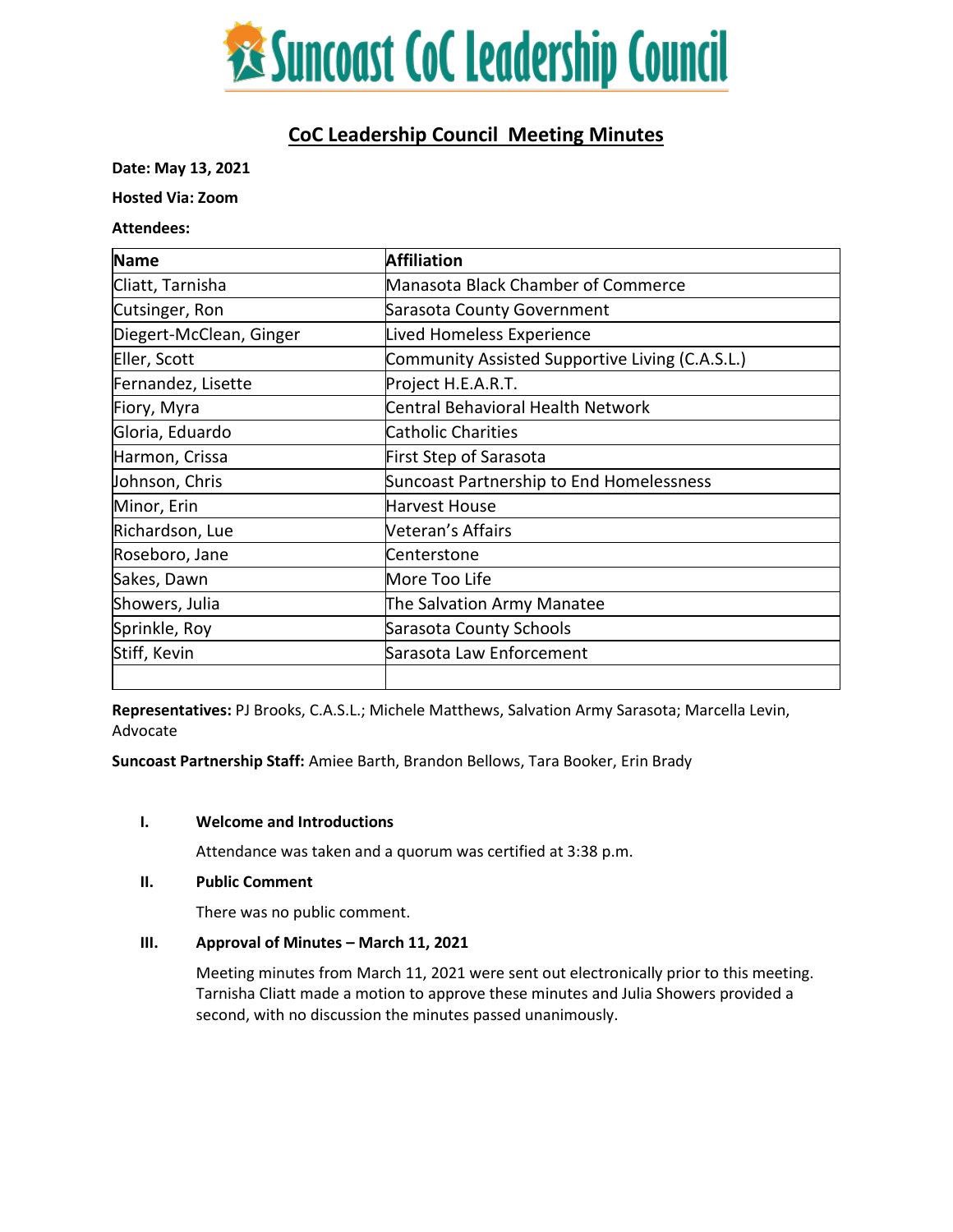

# **IV. Discussion / Action Items**

# **Approval for Review and Ranking Committee Funding Proposal**

Chris Johnson shared the funding proposals that were approved to our council and provided details on why funds were dispersed as they were. No one applied for the Emergency Shelter or the Challenge grants. The committee took this into consideration and reallocated Emergency Shelter funds to Rapid Rehousing since there were more requests in this area than there was funding. The Challenge funds were reallocated to Diversion/Early Intervention projects. Tarnisha Cliatt made a motion to approve, and Dawn Sakes provided a second; the Review and Ranking Committee Funding Proposal passed unanimously.

Erin Minor asked the Rapid Rehousing providers if there were any anxieties or issues expending the awarded funds, as there has been a significant increase in funding being provided during COVID. Eddie Gloria responded that Catholic Charities received a similar amount in Lee County, and they have not had any shortage of people needing the funds. He reports the additional funding has been more complimentary to each other, rather than diminishing the need for one another. Pj Brooks responded that CASL anticipates the amount they have been awarded is a doable number and they will be working closely with CoC to make sure they are meeting requirements and utilizing funds effectively. He adds they are excited they can use this for families as well and they will not just be using the funding for their housing, but out in the community as well. Kevin Stiff states he had the same concerns with the ability to spend all the funding, but Chris did discuss this with the providers prior to awarding funds.

# **Empty Leadership Seats – Emergency Shelter, RRH, Business Community Representative, Nonprofit Hospital**

Currently the seats for an Emergency Shelter, RRH, Business Community Representative, and Nonprofit Hospital representative are unfilled. Chris Johnson explained why those seats have been empty an informed the council that Tara Cassidy is interested in filling the Nonprofit Hospital seat. This seat is appointed, not elected, so that seat can be filled at any time. The Governance Charter states, "If an elected seat [is open], the seat will remain open until the next Annual CoC Meeting." Chris is inquiring if the current members feel there is enough representation on the council currently to leave the seats open until the August 11, 2021 Annual CoC Meeting or if members would like to elect someone temporarily an amend the Governance Charter to prevent this issue in the future.

Kevin Stiff verifies this is two different topics to discuss and Chris confirms and clarifies. Tarnisha Cliatt asks for clarification that the council is being asked if they would like to change the verbiage of charter. Chris confirms, asking the council if it is something they are comfortable with since these seats will be open for nine to ten months this year by next annual CoC meeting. Tarnisha agrees that for the purpose of a quorum and moving efforts to get things voted upon, it would make sense to at least have a discussion revisiting the verbiage on the charter. Julia Showers makes the motion to change the charter as it refers to elected seats; Tarnisha seconds the motion. Kevin Stiff opens the motion to a discussion with suggestion that if a seat is vacant for more than 180 days, Leadership Council can temporarily place someone in seat until the annual vote. Tarnisha agrees that an addendum on the original charter for this would benefit the council in case of this circumstance. Julia Showers agrees an adds the possibility of appointing someone from the same organization that has the capacity to serve in that role. Erin Minor suggests keeping it open to people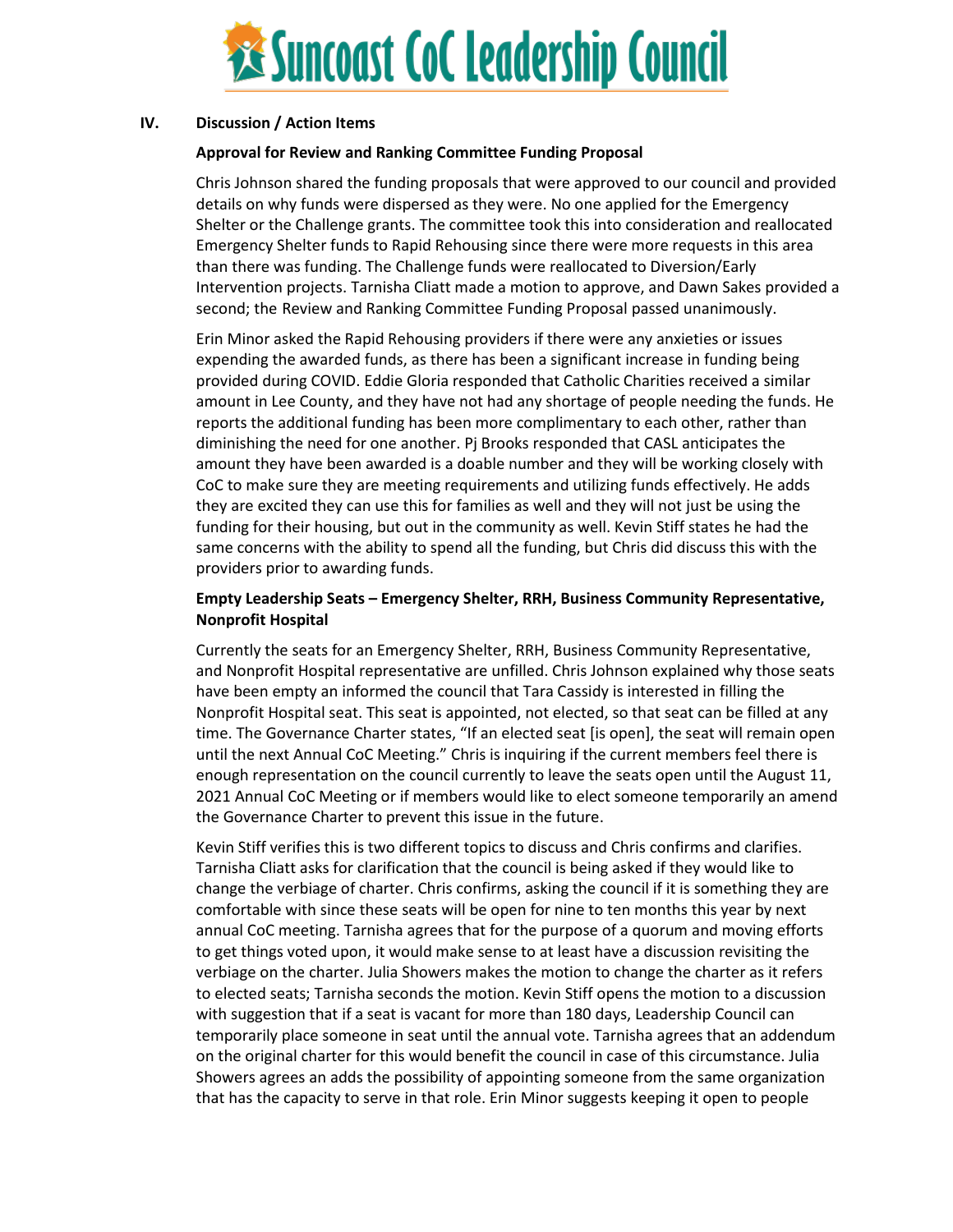

outside of the organization previously filling seat as well, an agrees with 180 days vacancy rule. Kevin Stiff clarifies we have a motion and a second to change the charter, and if that passes, Chris Johnson will adjust Charter and the council will make language an any other adjustments at next meeting in July.

Kevin moves to next item and asks the council if they would like to nominate someone for Nonprofit Hospital seat and get a vote. Chris clarifies that with appointed seats, the agency/entity appoints the nominated person and the leadership council approves or declines their participation. Scott Eller makes motion to accept Tara Cassidy, Erin Minor seconds the motion; motion passes unanimously.

Kevin announces his time as the chair will be ending this year as well, so leadership council can start thinking of prospects.

# **Potential New Seats - LGBTQ + Service Provider Representative, Senior Services Service Provider Representative and Disabled Service Provider Representative**

These seats were previously discussed with council and Chris Johnson was directed to see if any local providers expressed interest in joining to assist in looking at our system through those perspectives. Caden from CAN was interested in the LGBTQ+ seat, Senior Friendship Center for Senior Services, and Suncoast Center for Independent Living for Disabled Services. Tara offers suggestion that the representative is not limited to a service provider, but also be open to community member as this may help with representation of these marginalized populations. Dawn Sakes agrees and makes motion to approve all three seats (open to service provider or community member), Eddie Gloria seconds that motion and the motion passes unanimously.

Chris Johnson will make the proper changes to the charter and present at next council meeting in July.

# **Strategic Planning Sub Committee**

Each year, we update our CoC's strategic plan and someone from the Leadership Council is needed to be a representative on that committee; anyone else in CoC is welcome to join and be part of that conversation. Chris asked if anyone from this council is interested in chairing this committee. Erin Minor asked for more details on time committed and what is required. Tara Booker answered that it depends whether we are wanting to make a yearly or 3 year plan; there is flexibility with holding in person/virtual meetings and utilizing email correspondence.

Eddie Gloria is already on the subcommittee and has volunteered to chair the meetings.

# **2021 PIT Data**

Chris Johnson announces the 2021 PIT Data was submitted to HUD. There was no unsheltered count this year due to COVID safety factors. The sheltered count was 526 compared to 681 from last year. Though the count decreased 23 percent, there are factors that are not accounted for due to COVID including CDC guidelines on shelter capacity, eviction moratorium, and significantly increased funding.

Kevin Stiff asks if either shelter was at capacity on the night of the PIT count; did the shelters have to turn people away due to the CDC restrictions. Brandon Bellows reports there was no data showing that the case, but Salvation Army may have other policies that played a role during that time. Julia Showers adds there were often times around the PIT count that they